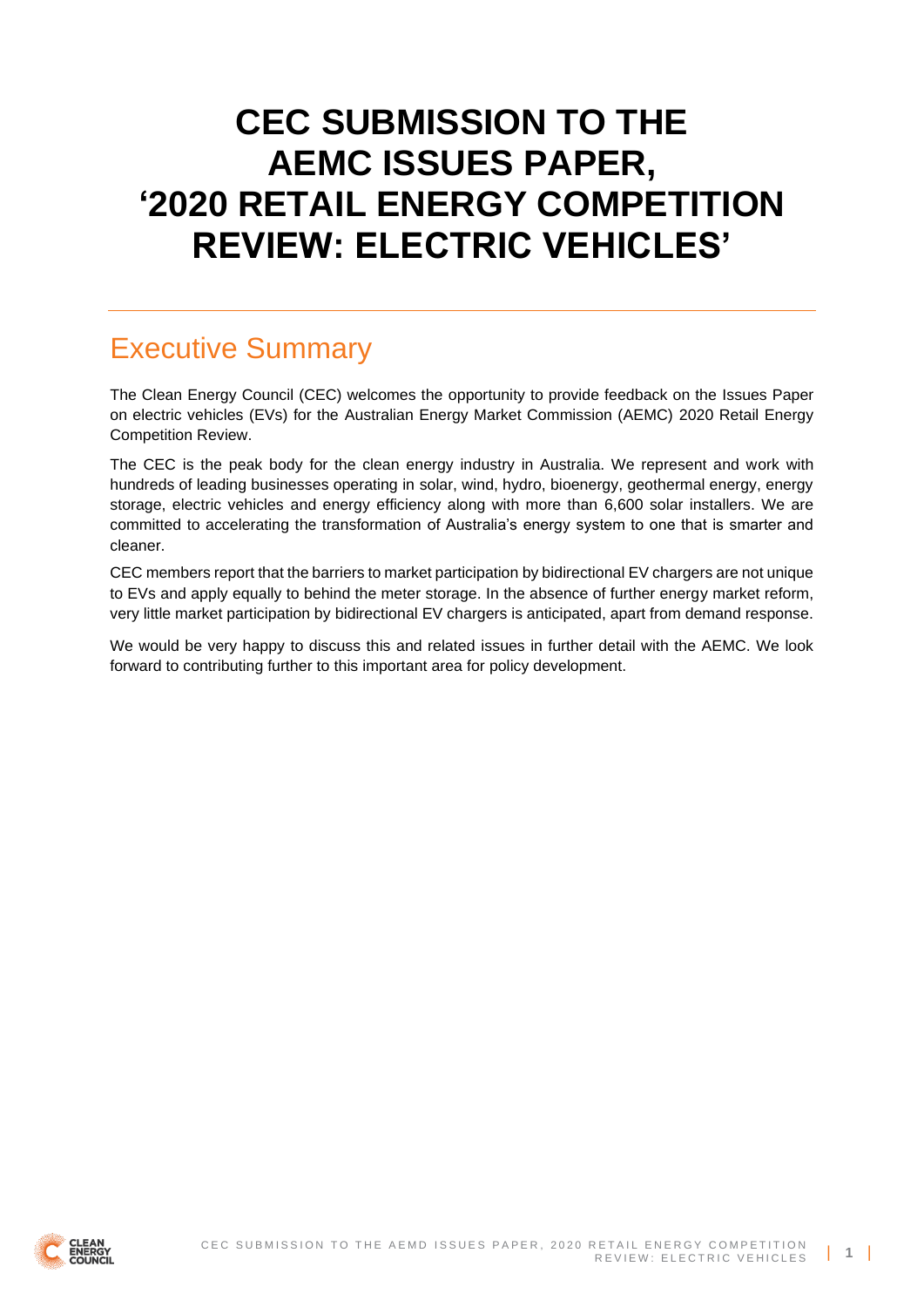# Responses to questions raised in the Issues Paper

#### **Context**

### *1. Are there any other contextual developments the Commission should consider in relation to EV uptake and use in Australia?*

In order to reduce transport emissions to zero (or close to zero) no later than 2050 it will be necessary to move to a zero-emissions energy carrier – most likely either electricity or hydrogen. Hydrogen fuelled vehicles would most likely use batteries powered by fuel cells. The prospects for hydrogen vehicle commercialisation are uncertain at this stage.

We understand that bidirectional EV chargers (also known as vehicle-to-grid (V2G) EV chargers) will be available on the Australian market later this year.

#### **Role of retailer**

### *2. What challenges and opportunities, given the current role of retailers in the NEM, are EVs likely to provide retailers?*

With the appropriate market framework in place to reward customers for the value of the services their EVs can provide, retailers will be able to structure a retail offer according to the business strategy. However, under the current market framework very little market participation by bidirectional EV chargers is anticipated, apart from demand response.

Electricity retailers have so far largely been unsuccessful in shifting customer demand patterns (e.g. using time-of-use tariffs) and retail electricity is mostly consumed on a convenience basis. EVs could bring about a steep load shift in coming years and tariff reform needs to be considered by distribution network service providers (DNSPs) and electricity retailers. The slow pace of the rollout of advanced metering infrastructure could present a significant barrier to moving towards cost-reflective tariffs for home EV chargers.

#### **Regulatory environment**

# *3a. Do you consider that regulatory changes, like multiple trading relationships, that improve a consumer's ability to engage with multiple FRMPs at a household would enable innovative services and products to develop for EV customers?*

Allowing multiple trading relationships (MTRs) would increase demand for DER-related products and services, such as EV charging. Access to MTRs would increase retail competition and remove market barriers to new entry. It is likely it would also encourage innovation in services and new technology offers to consumers. However, it will be important to manage the reforms in a way that does not result in unwanted complexity for consumers. A cost benefit analysis of the MTR reform proposal would assist considerations.

We acknowledge the analysis previously undertaken by the Commission, including *AEMC 2016, Multiple Trading Relationships, Final Rule Determination, 25 February 2016*, which concluded that the overall costs of allowing MTRs through a single connection point would outweigh the benefits. The report suggested that the issues could be resolved through cost reflective network pricing, contestable metering or private and off market arrangements. However, the experience since 2016 suggests otherwise. The pace of the rollout of advanced metering infrastructure since 2016 has been extremely disappointing and is a barrier to reforms and new business models that are relevant for EV consumers.